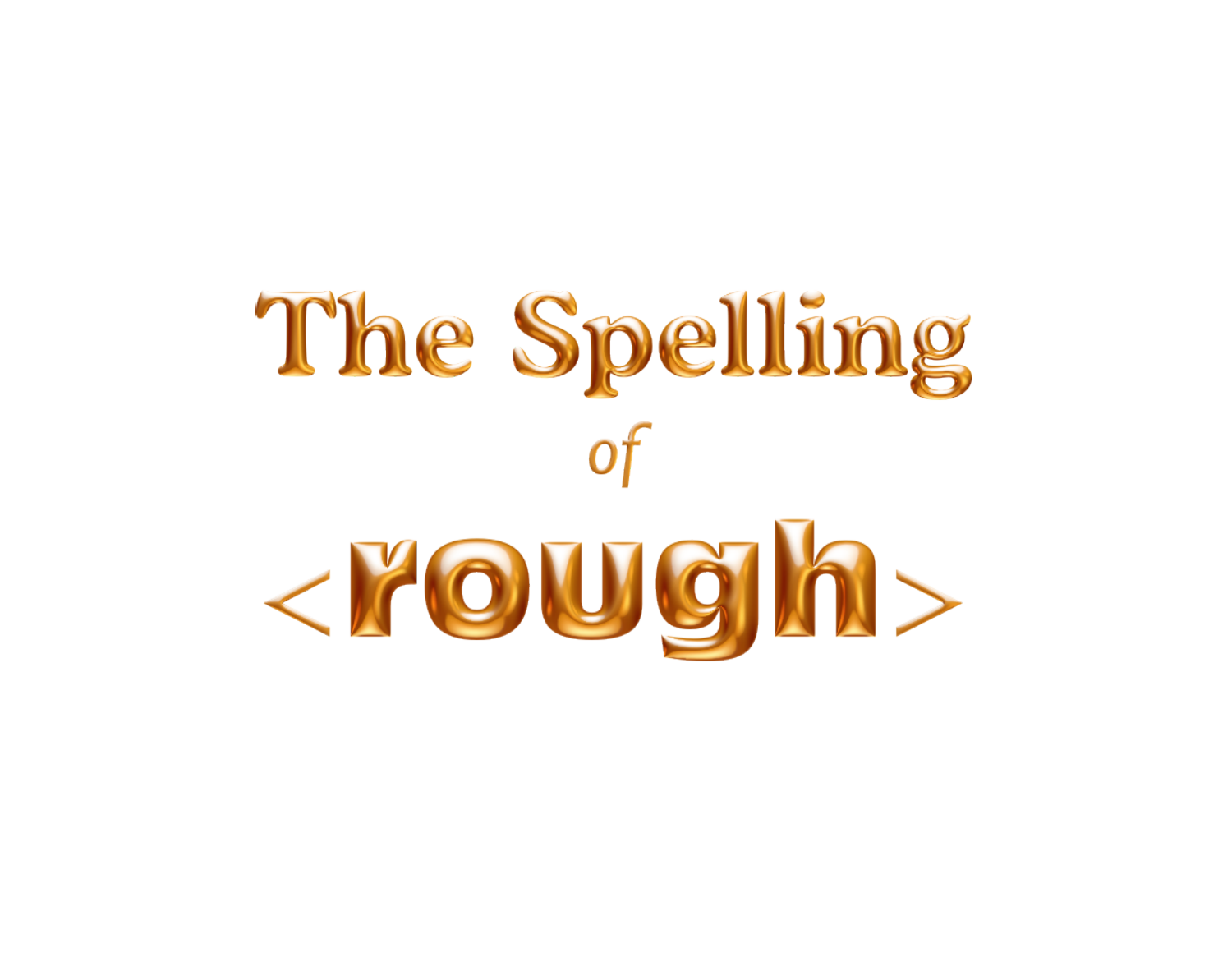



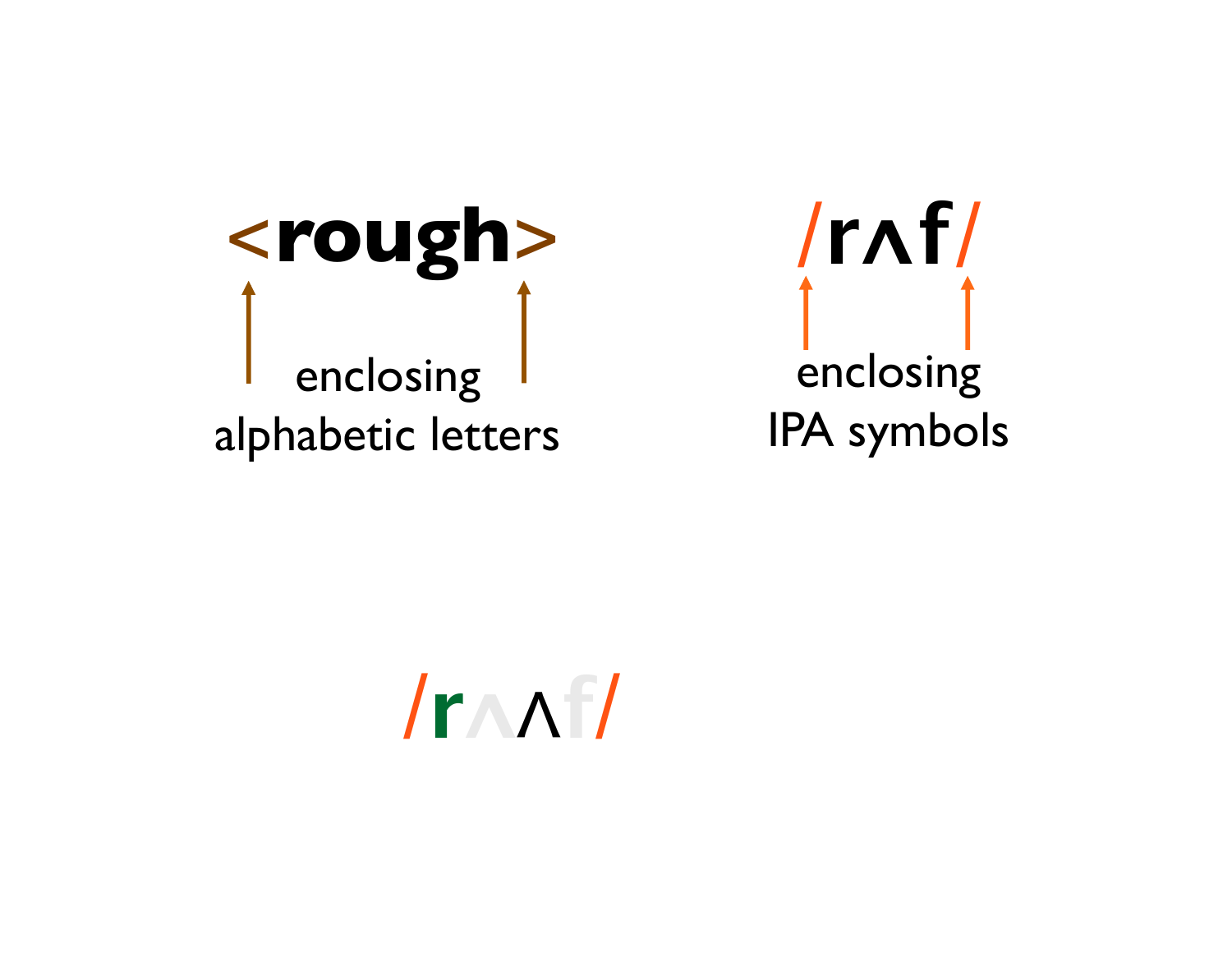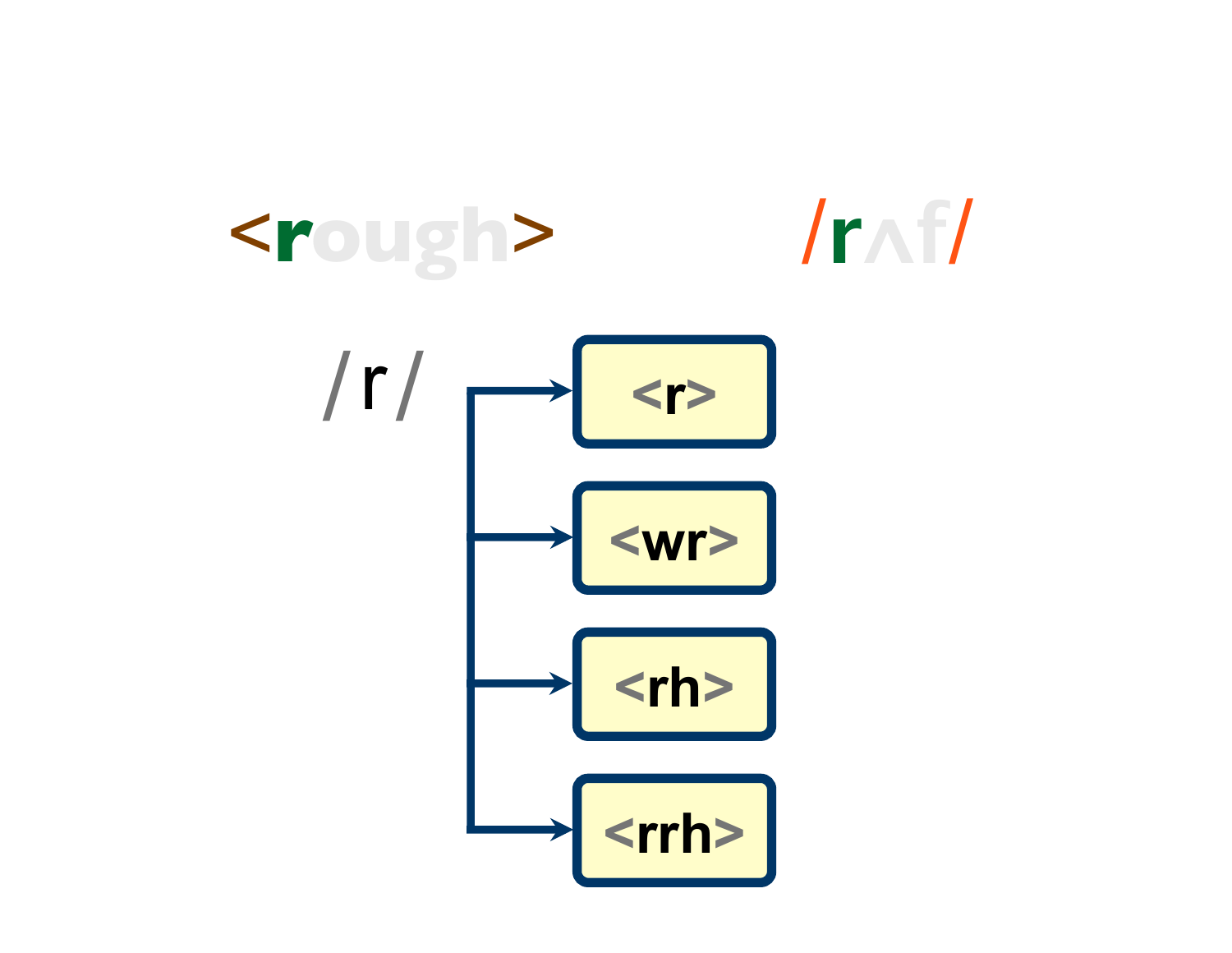

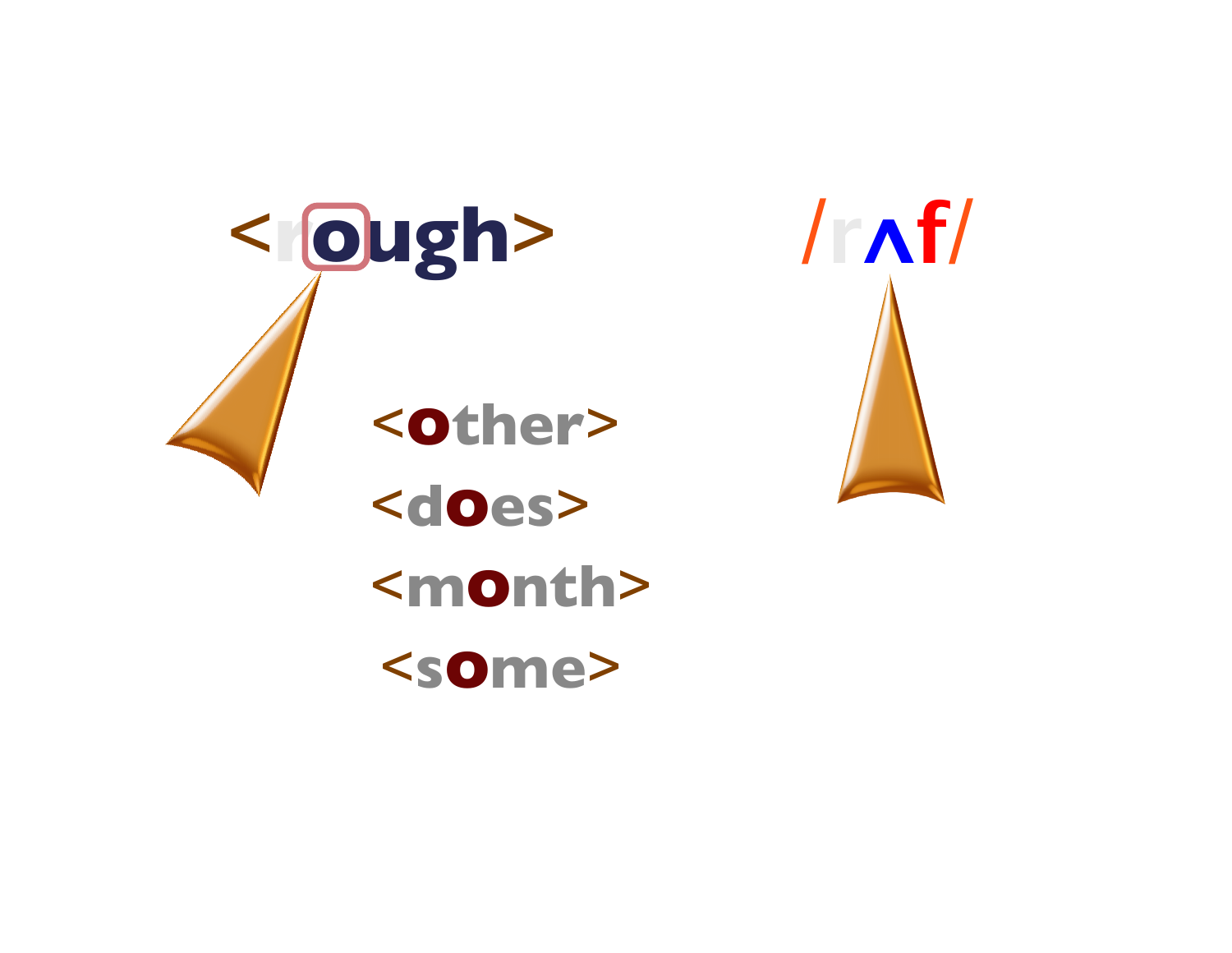



<**double**> <**couple**> <**cousin**> <**touch**>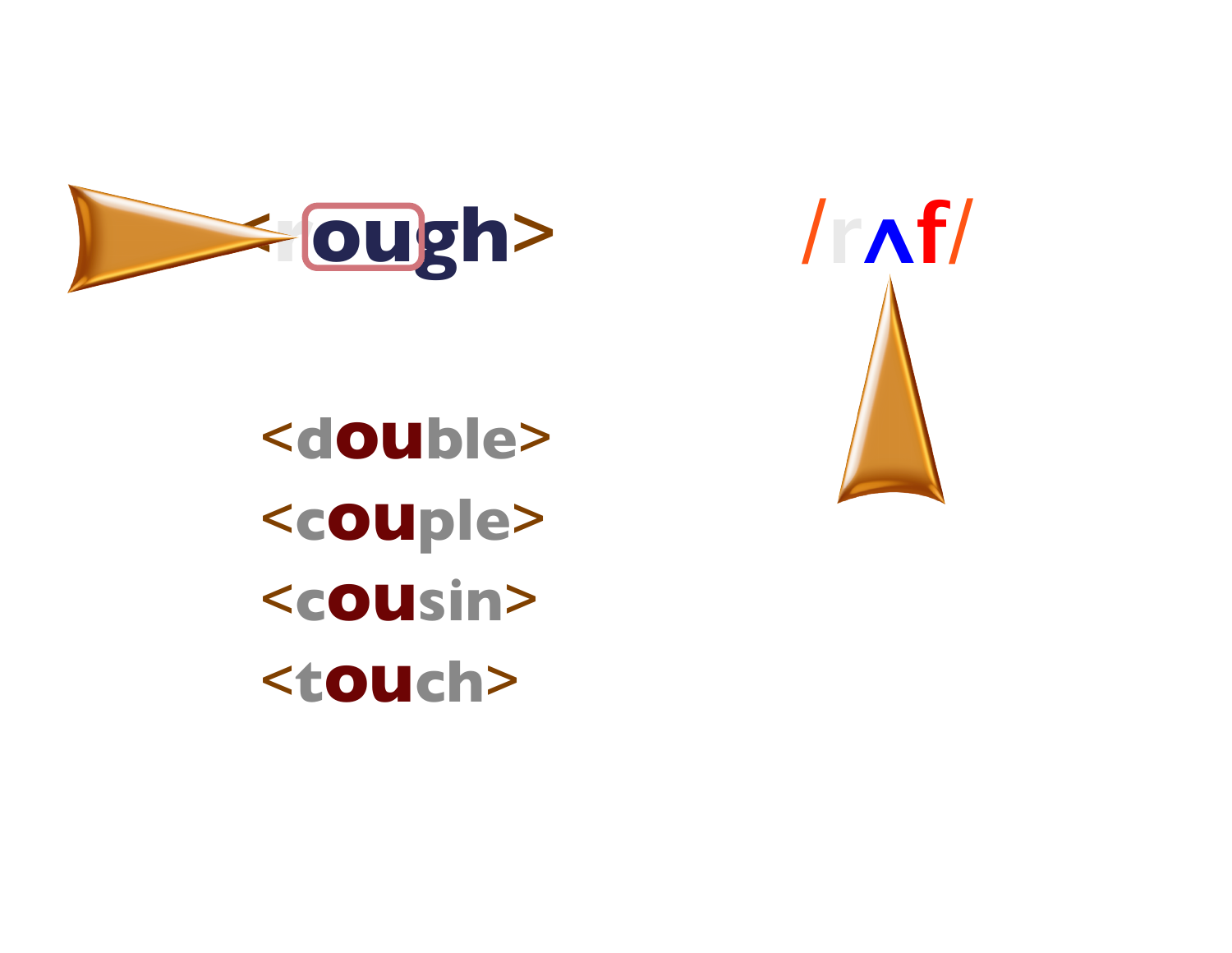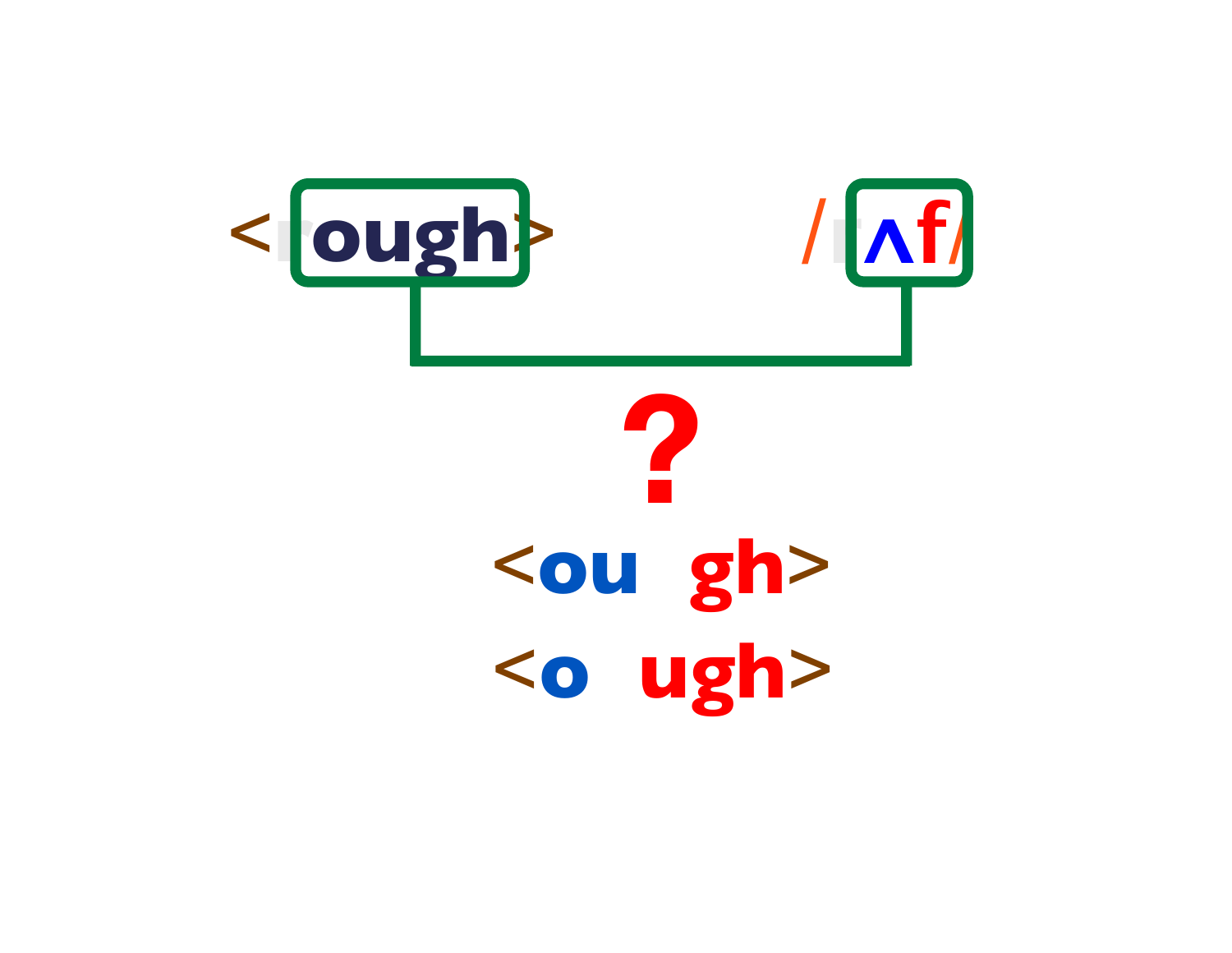

We need to assemble an evidence bank of words whose spellings have final <**ugh**> and whose final phoneme is /**f**/.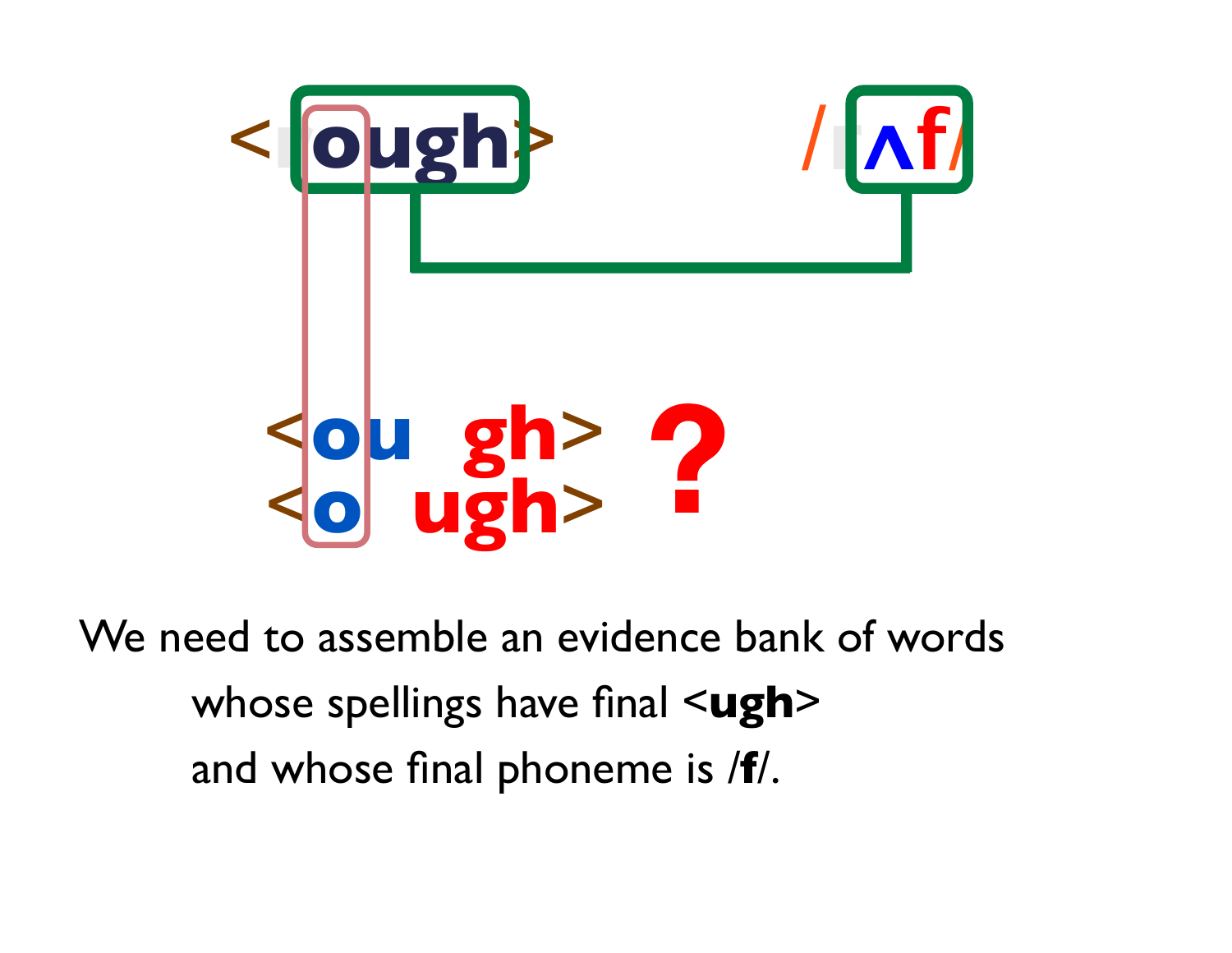#### **Evidence Bank**

Spellings with final <**ugh**>

with final phoneme /**f**/

<**trough**>

<**cough**> /**cɒf**/

<**laugh**>

<**tough**> /**tᴧf**/

<**enough**> /**ɪ**ˈ**nᴧf**/

/**trɒf**/

/**laf**/

<trough> /trpf/<br>
<cough> /cpf/ <br>
depellings<br>
<br>
depellings<br>
<br>
depelling<br>
depty<br>
depty<br>
depty<br>
depty<br>
depty<br>
depty<br>
depty<br>
depty<br>
depty<br>
depty<br>
depty<br>
depty<br>
depty<br>
depty<br>
depty<br>
depty<br>
depty<br>
depty<br>
depty<br>
depty<br>
depty<br>
dep **in the spellings** *corresponds*  <**ugh**> *in the spellings with* /**f**/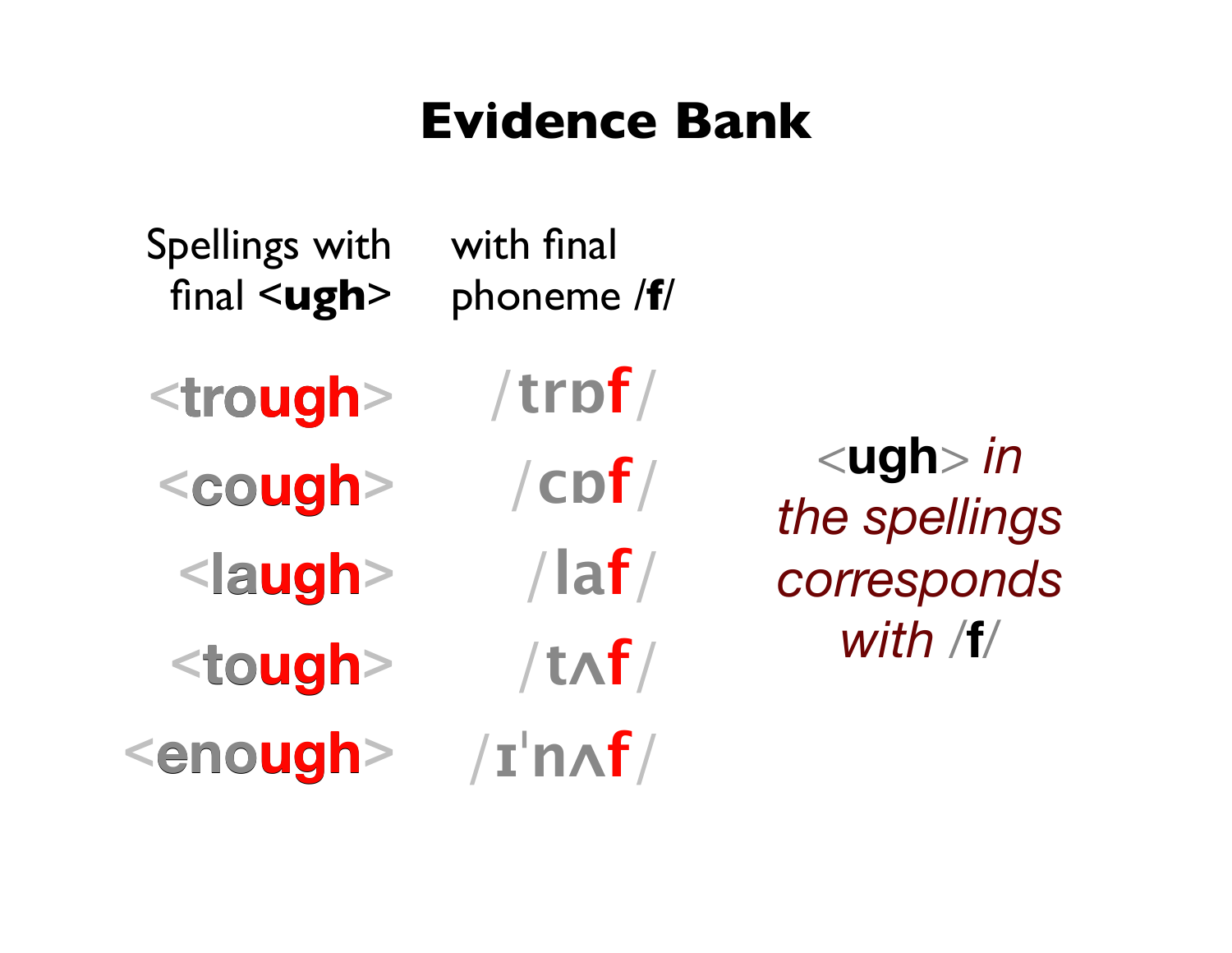

**Further evidence that the trigraph <ugh> is representing the phoneme /f/**

*The trigraph <***ugh***> is stable for the phoneme /***f***/.*

#### *But...*

*the vowel position in these spellings is occupied by differing graphemes and phonemes.*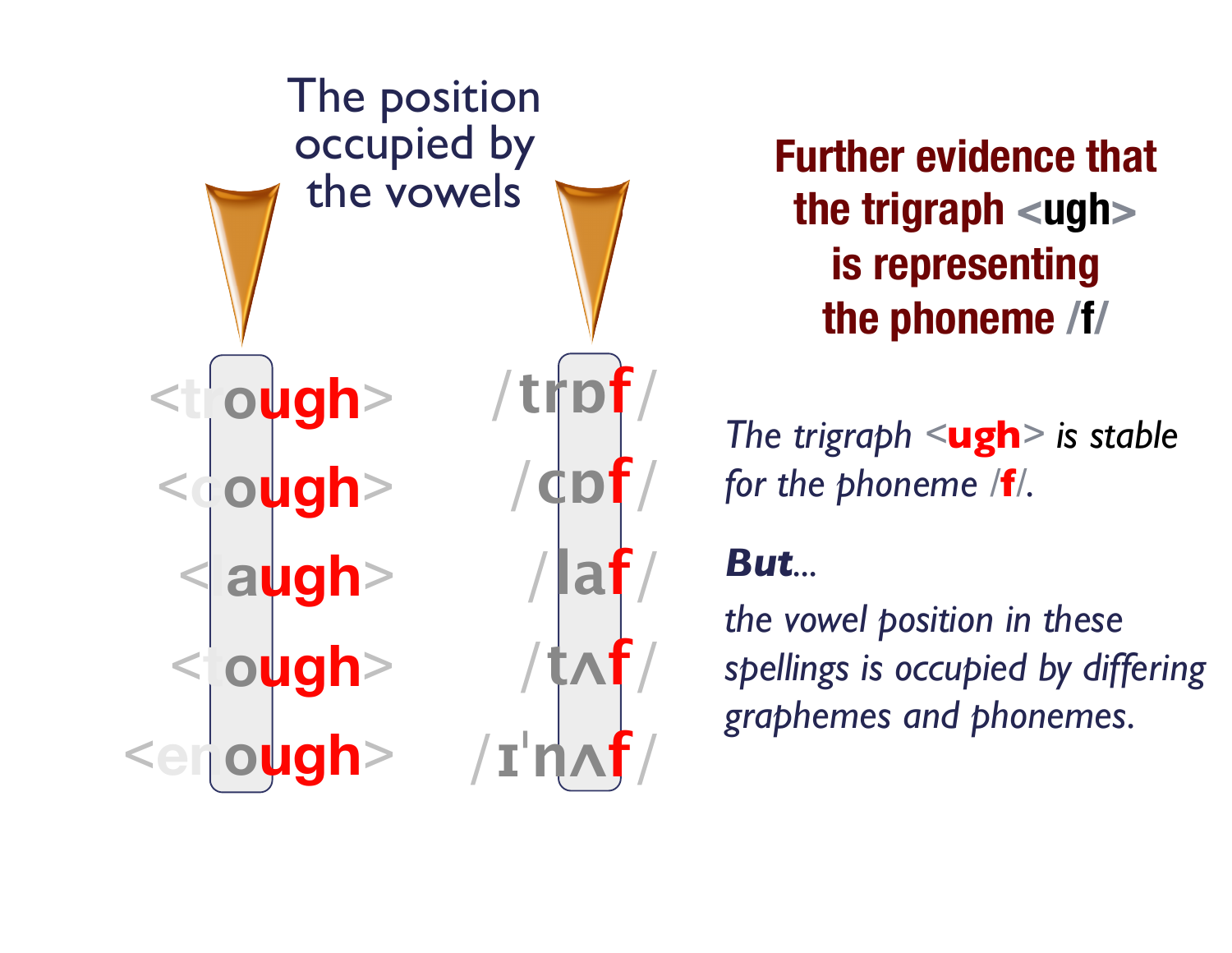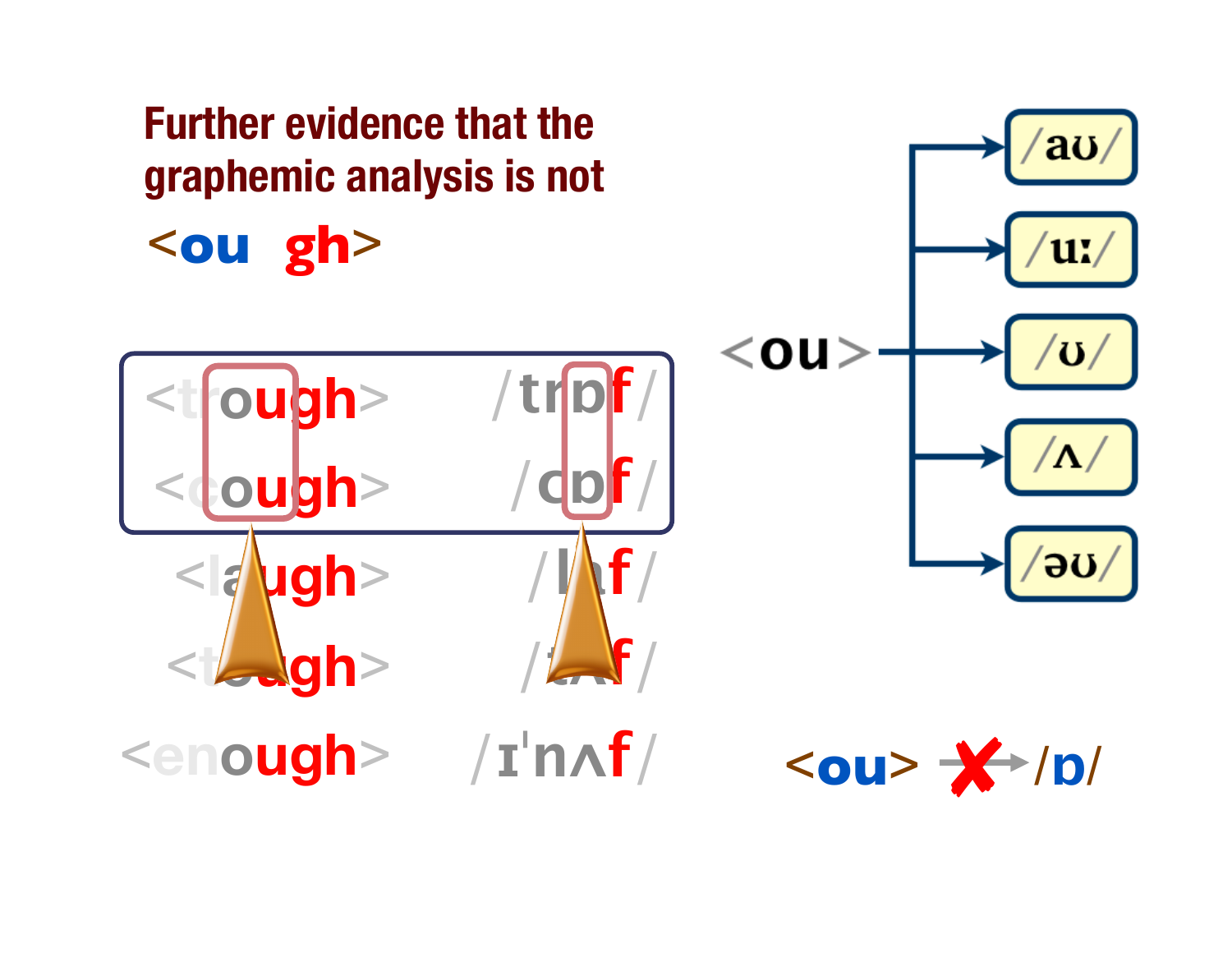## **The Orthographic Phonology**  *of the*  **Phoneme /f/**

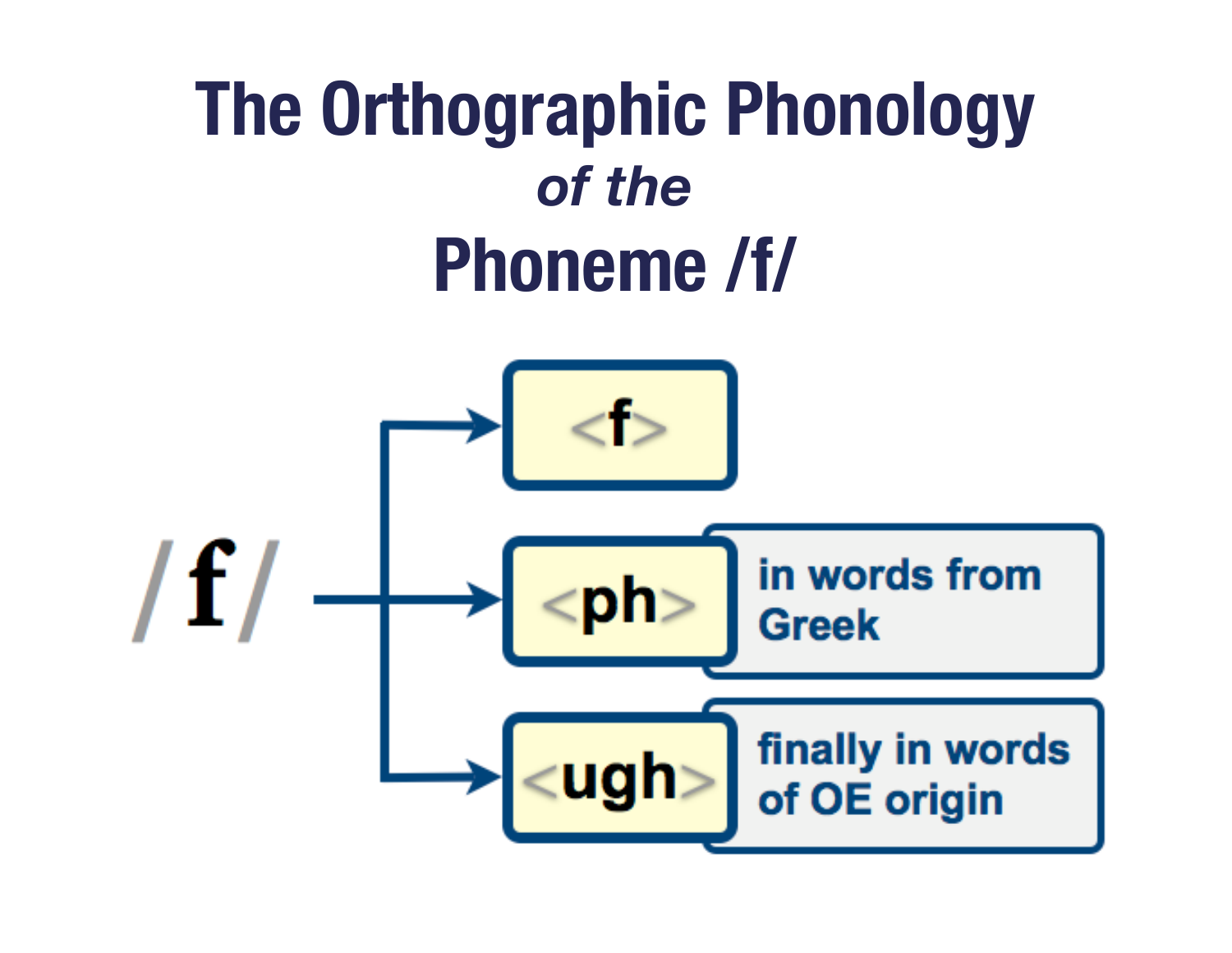

## **The Homophones Pronounced /rᴧf/**

# <**ruffle**> > <**rough**>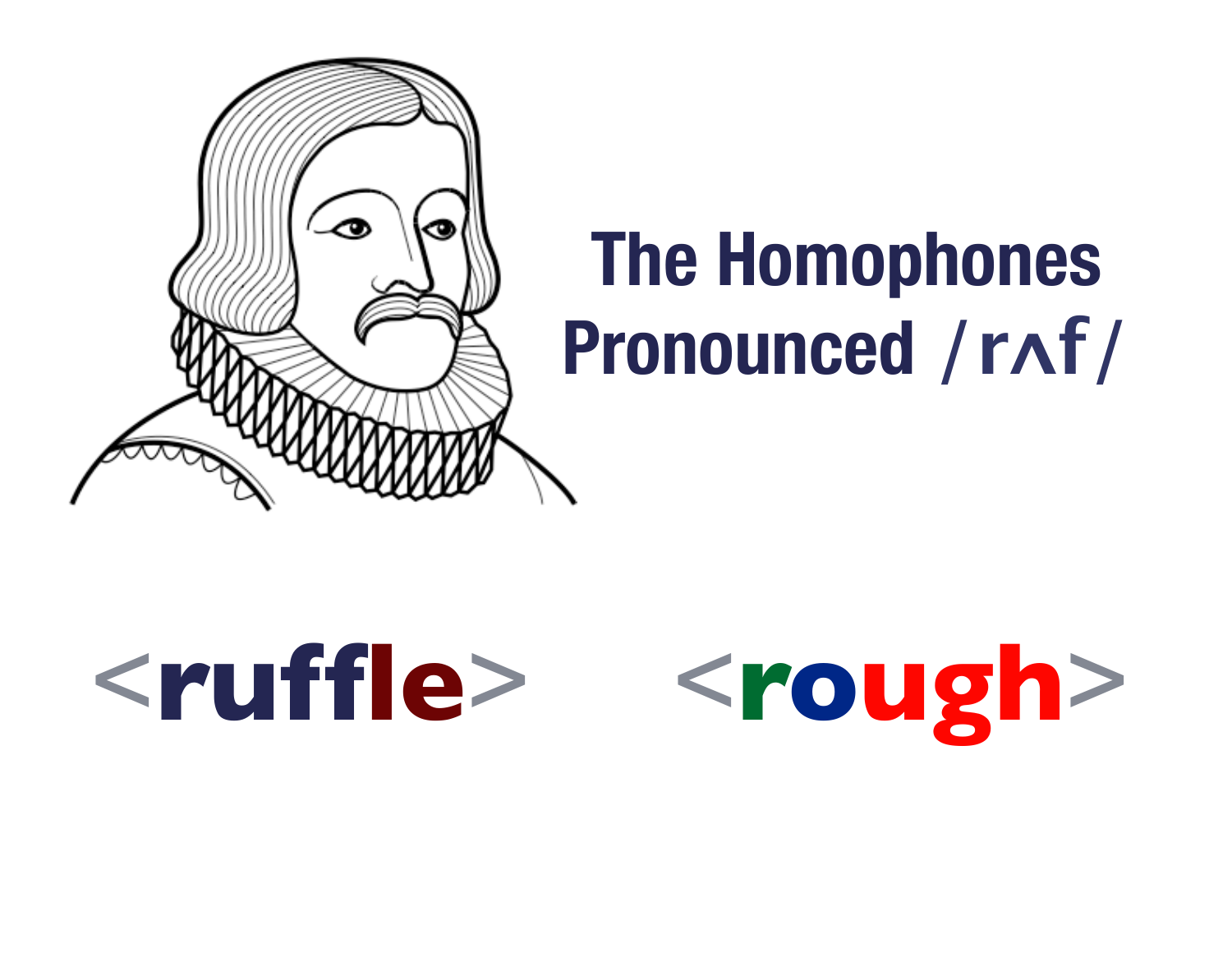#### **Writing initial /r/** $<$ r $>$ initial: in words with  $<\omega r$ an idea of "twisting"  $\vert \mathbf{r} \vert$ only<br>initial  $<$ rh> in words of **Greek origin** medial  $\langle$ rrh> or final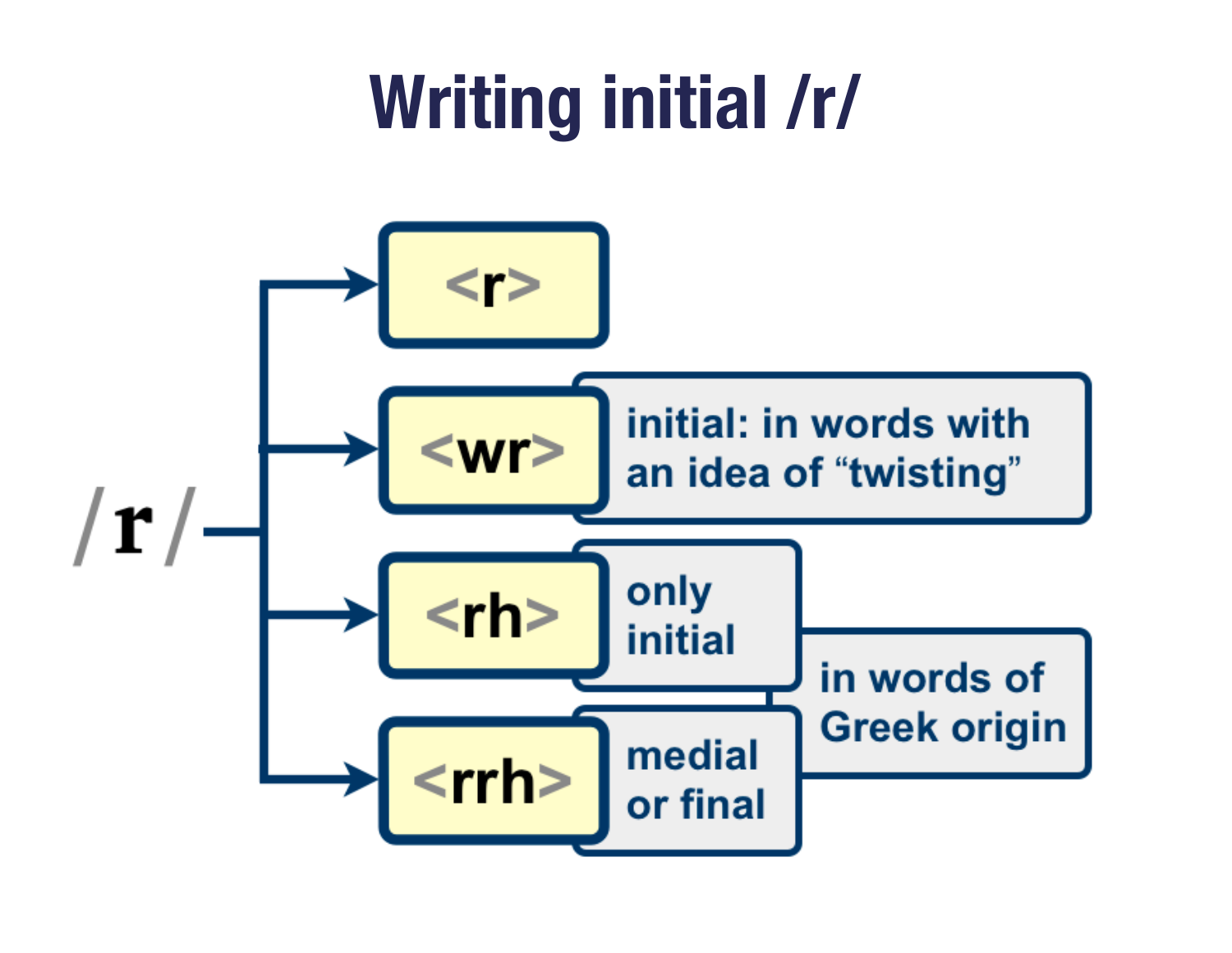## **Learning from the Name**  *of the*  **Letter <w>**

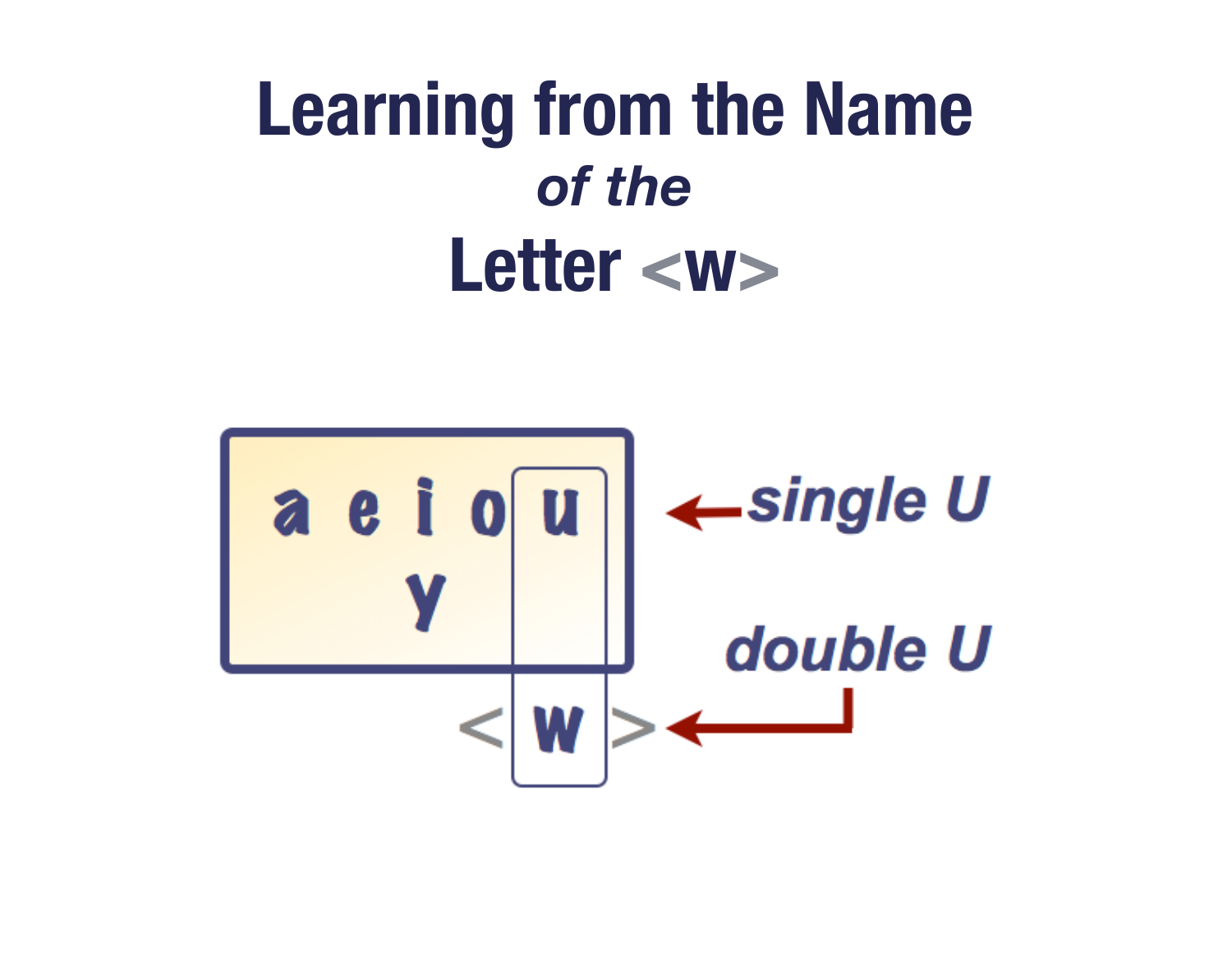## **Letter Toggling In English Orthography**



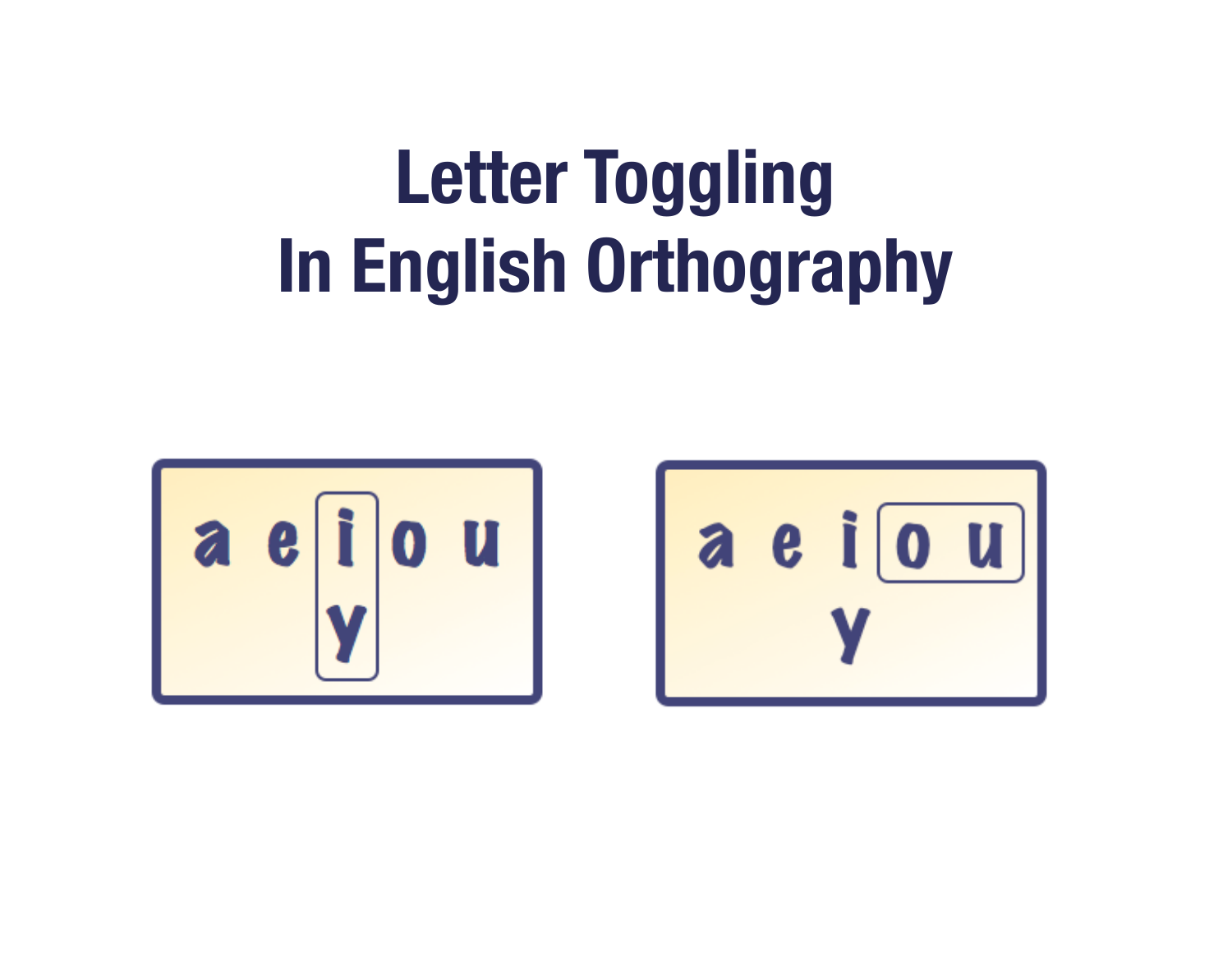## **From Phonological Representation To Finished Spelling**